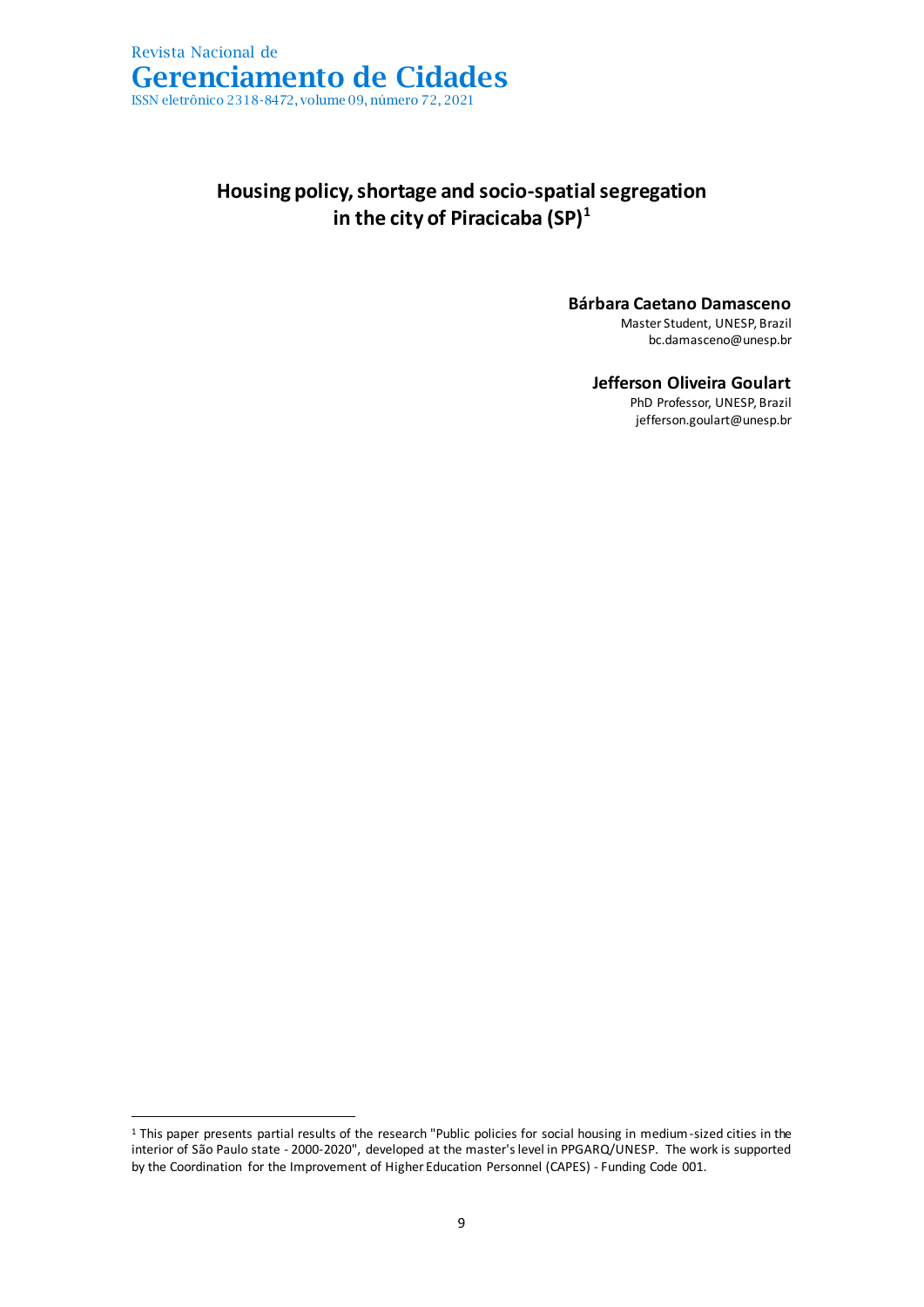#### **SUMMARY**

The objective of the paper is to evaluate the close relationship between public policies of social housing, housing deficit and the process of socio-spatial segregation in the city of Piracicaba, located in the interior of the state of São Paulo, in Brazil, between the years 2000-2020. For this, the method adopted consists of a mixed quali-quantitative approach. Whether due to lack or inadequacy, the housing problem is one of the main urban shortages, whose measurement can be made from the deficit and household inadequacy indicators. To address these issues, housing policies are presented as a state intervention to provide access to housing. However, after years of implementing these policies, the paradox created by them is noted, since, although they were able to face part of the problem, they contributed to the intensification of socio-spatial segregation on the intra-urban scale. In these terms, Piracicaba is an emblematic case of the relationship that is established territorially between these elements, in which socio-spatial segregation is seen as a by-product of social housing policies, under the pretext of coping with housing needs. The investigation therefore seeks to contribute to research on the relationship between housing policies and socio-spatial segregation in medium-sized cities in São Paulo, inserting the concept of deficit as a basic element of this problem.

**KEYWORDS:**Housing Policy. Socio-spatial Segregation. Piracicaba.

#### **1 INTRODUCTION**

The housing problem in the Latin American context, far from being conjunctural, is a structural problem inherent to the corresponding social formation and also to forms of territorial ordering, that is, it goes back to the patterns of development and modernization, to the dependency relationships of underdeveloped countries in the capitalist system and, not least, to the profoundly unequal urbanization model.

In this scenario, it is essential to understand that, historically, urbanization has generated and amplified several needs, however, placing it as the central element in the transformation of these needs into a social problem can reduce the fundamental issues surrounding it. Thus, there is a risk of forgetting that, in fact, it is not the physical expansion itself that creates these urban problems, including housing, as the explanations must be found in the socioeconomic macrostructure and in the political-institutional order in which they are inserted.

Understanding the problem also requires acknowledging that the problem is not limited to the lack of housing either, as its inclusion in this category hides the elements that structure it and allow it to remain a social problem until today, although with new added elements. Thus, whether due to its lack or inadequacy, the housing problemcan be considered one of the main problems to be faced nowadays, and it is certainly one of the main liabilities of the historical Brazilian social segregation (RAMOS; NOIA, 2016).

Therefore, it is necessary to analyze capitalist development, industrialization and the urbanization process as interrelated fields and also inductors of the aggravation of the multiple problems and needs that overlap in the urban space. Together, these processes have created a mismatch between demand and demand for urban housing and services. This contradiction produced a scenario of housing shortage - due to market failures to adjust the supply, as well as the lack of mechanisms of the State of provision or housing subsidy to fulfill the gaps left by the private market (UN-HABITAT, 2015) -, of impoverishment of the city and disorderly occupation of urban land with disastrous effects on the quality of life of the most vulnerable socioeconomic strata (FERREIRA, 2000; RAMOS; NOIA, 2016).

Furthermore, the theme of housing is inseparable from the agrarian structure and access to land, whose ordering in Brazil has historically served (and still serves) to perpetuate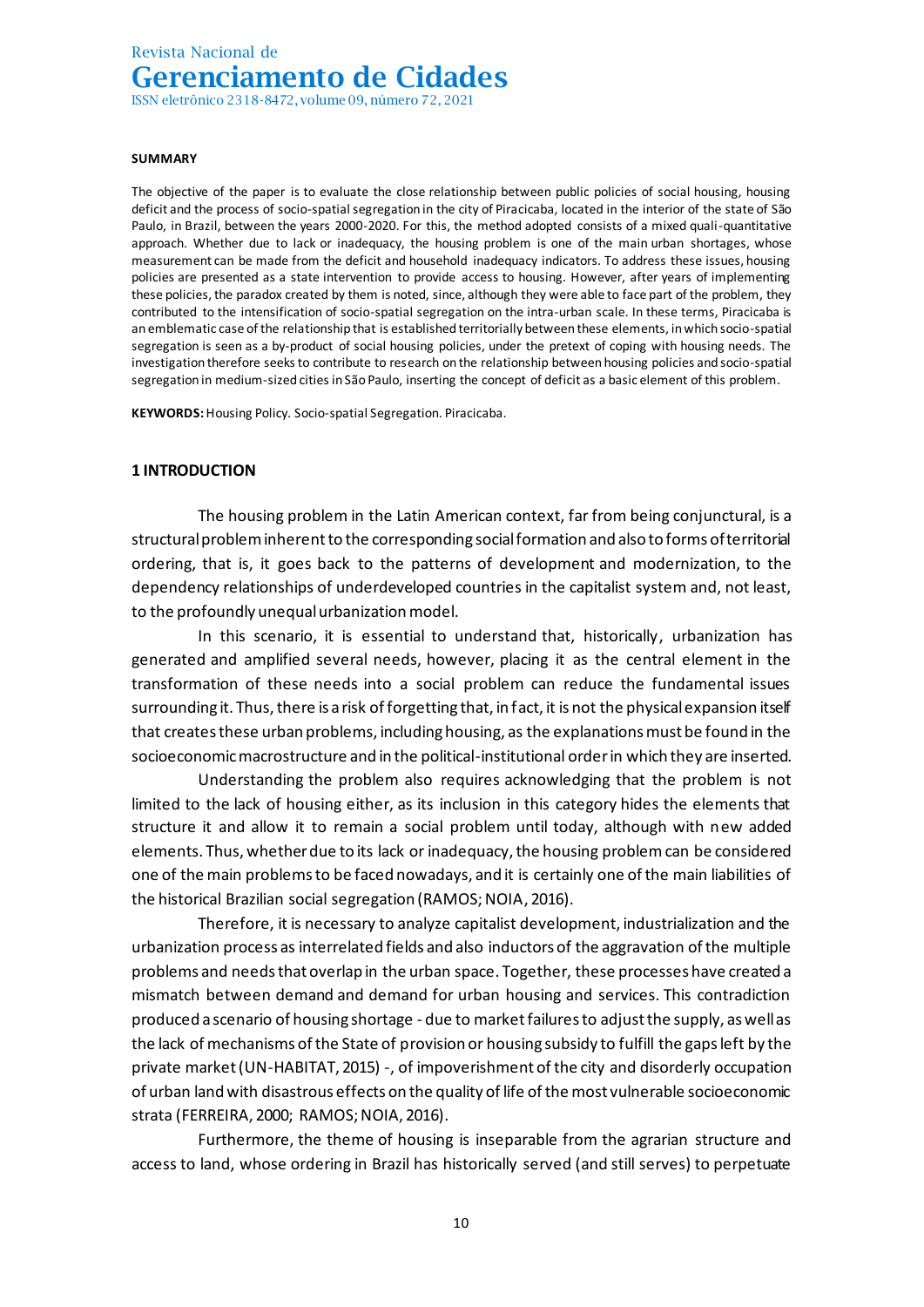ISSN eletrônico 2318-8472, volume 09, número 72, 2021

the unequal conditions of access to housing. Indeed, private land ownership is a knot that is still at the heart of urban conflicts (MARICATO, 2012).

The Brazilian urban development model that prevailed throughout the 20th century was characterized by the combination of exclusion from access to urban land and the overexploitation of the workforce, which assume the character of socioeconomic elements that structure the social problem of housing, because " in this way, those who did not meet the conditions to build (which required legal possession of the land, financial capital, technical knowledge, etc.) nor the resources to buy a product legally defined as such were excluded" (MARICATO, 2004, p. 30). Without solving these problems, it would not be possible to truly face the housing problem.

One of the fundamental conditions for understanding urban and housing problems is not separating them from the political and socioeconomic context in which they are inserted. Thus, these factors continue to play a determining role in the territorial organization and configuration of Brazilian cities. Due to the complex relationships that involve the housing problem, it is possible to say that "it is not the solution to the housing issue that simultaneously leads to the solution of the social problem, but it is through the solution of the social problem (...) that the solution of the housing problem is possible" (ENGELS, 2015, p. 80).

If explaining these phenomena is not an easy task, it is even more difficult to establish a methodology capable of measuring and characterizing housing needs. For this purpose, housing deficit and inadequate housing indicators are the main methodological tools disseminated in the field of public housing policies. However, to understand the housing problem from a broader social perspective, such indicators should not be taken peremptorily as synonymous with deficit: while the first term refers to a structural issue of our society – whose facets can only be explained from socio-economic and political-institutional analysis – the second term aims to diagnose and scale part of our housing needs in a given time frame through a set or more of statistical indicators (UN-HABITAT, 2015).

One of the main indicators for measuring the housing deficit that we have today is João Pinheiro Foundation (FJP), which does not imply that this methodology is the most reliable to measure housing needs in Brazil. Even so, it establishes two important indicators to measure housing needs: housing deficit and inadequate housing.

In short, the concept of housing deficit refers to the need to build new homes to meet the needs accumulated in a given time frame, so that this is readily a quantitative indicator. In its turn, the inadequacy of the home (a qualitative indicator) refers to the internal aspects of housing and that harmfully interfere in the quality of life of its residents. In these terms, this last indicator does not concern the dimensioning of the housing stock, but the qualification of the existing stock (FJP, 2018).

Basically, the deficit is the result of the following components: i) precarious housing; ii) family cohabitation; iii) excessive rent burden; and iv) excessive density of rented households. Also, some have other subcomponents. However, as it is not enough to cover the entire housing problem, there is a need for complementarity through the indicator of household inadequacy, which is composed of five components: i) lack of infrastructure; ii) excessive density of own homes; iii) absence of bathroom; iv) inadequate coverage; and v) inadequate land tenure (FJP, 2018). Together, these components reveal the needs related to housing and urban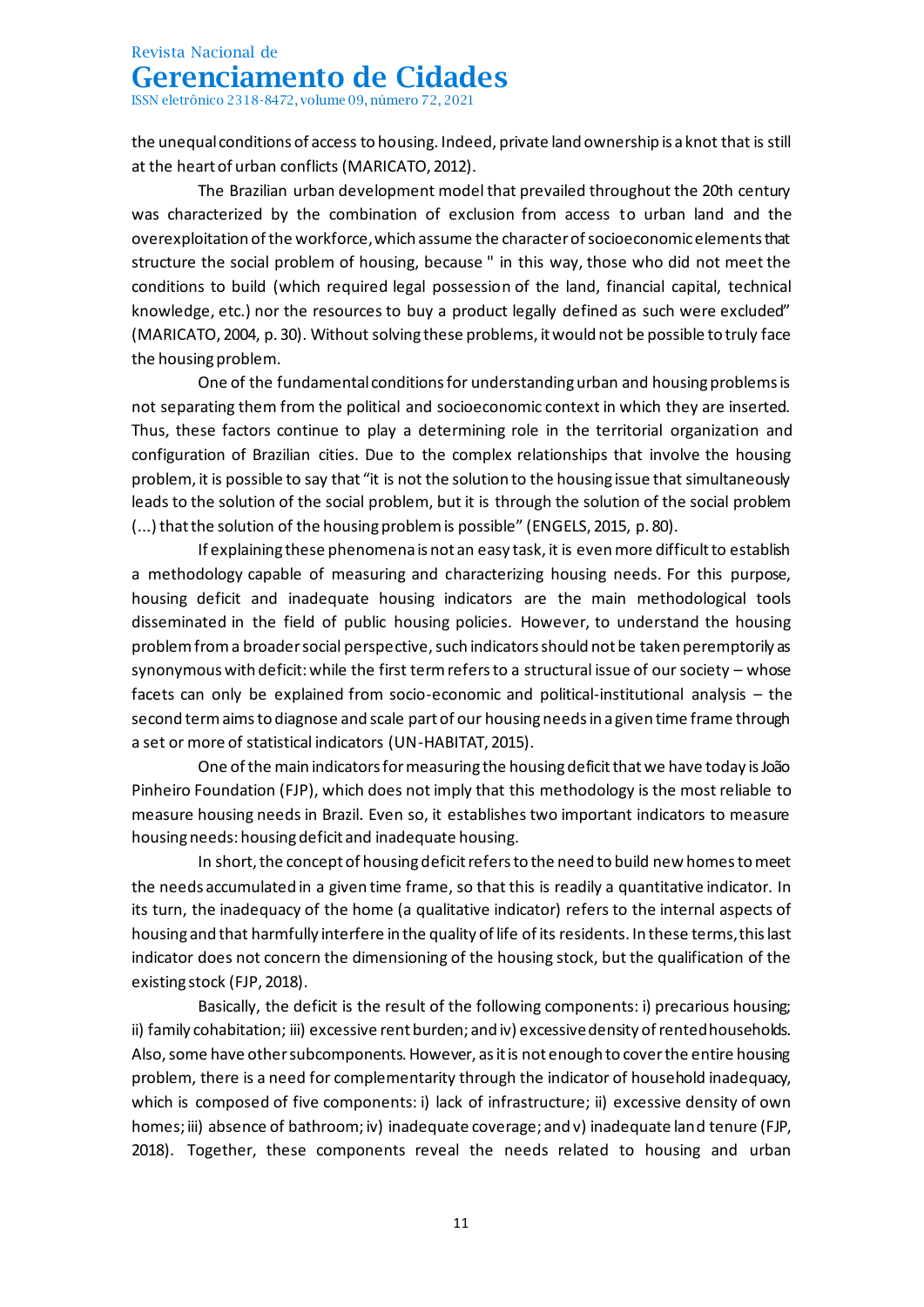ISSN eletrônico 2318-8472, volume 09, número 72, 2021

precariousness that emerge as a reflection of a set of situations of socioeconomic fragility of families residing in these households (HABITAÇÃO, 2016).

Another important issue to be considered, especially when taking these data as an evaluative basis for a public policy or for housing planning, is that these indicators still do not add issues related to demographic dynamics (migration balances), not even race, sex and education, as well as not considering people living on the streets (homeless). Despite the limitations observed, this is still one of the most consistent instruments in terms of measuring housing needs in Brazil.

It is important to mention problems like those because, when disregarded, these indicators could be more easily converted (especially the deficit) to a question of demand and thus reduce the complex socioeconomic paradoxes of the housing issue to a limited understanding of the market, finally, the offer of the "housing" merchandise.

To better explain this problem, although subtle, the existing differences between deficit and demand are essential for public policies. According to the UN-Habitat report (2015), deficit and demand are not mutually exclusive concepts, since the deficit contains part of the demand and vice versa, however, it is necessary to delimit that they have qualitatively different notions, and that they refer to disparate institutional logics. In this sense, while the first te rm, in the mold of studies such as the FJP, seeks to characterize the needs for housing and refers directly to a duty of the State, the second is the responsibility of the private market and is related to an economic concept that it alludes to the individual interests of a sector of the population that has sufficient income to purchase the commodity "housing".

Given the complexity of this social problem, public housing policies are presented as a state intervention, with the purpose of meeting the needs for housing, especially of the lowincome population, guaranteeing access to decent housing. However, after long years of implementation of these policies, the paradox created by them is noticeable, since, although they were able to face part of the deficit and inadequate housing, they certainly also contributed to the aggravation of the socio-spatial segregation process.

Therefore, a problematic logic of thinking about housing policies was consolidated from an understanding limited to the perspective of the deficit - that is, as a problem of numbers to be beaten -, which inevitably leads to the elaboration and implementation of policies for mass production of housing. In fact, the results could not be other than the production of new housing in peripheral areas (even creating new expansion fronts), close to the urban perimeter, areas with little infrastructure, lack of urban equipment, in monofunctional regions or with rural profile, far from the provision of services and jobs, with mobility problems, among others.

It is important to point out that socio-spatial segregation is a problem that refers to our own formation and forms of occupation of the urban space, and that, in addition, it reaches the urban and social dimensions, that is:

> Socio-spatial segregation corresponds to the spatial separation in different areas of the urban territory. Thus, the segregation of space is directly linked to historical, cultural and economic aspects, which can be intensified due to the fact that the population masses that are characterized as victims of this process do not have full access to tools capable of circumventing this reality (SILVA *et al*., 2016, p. 259).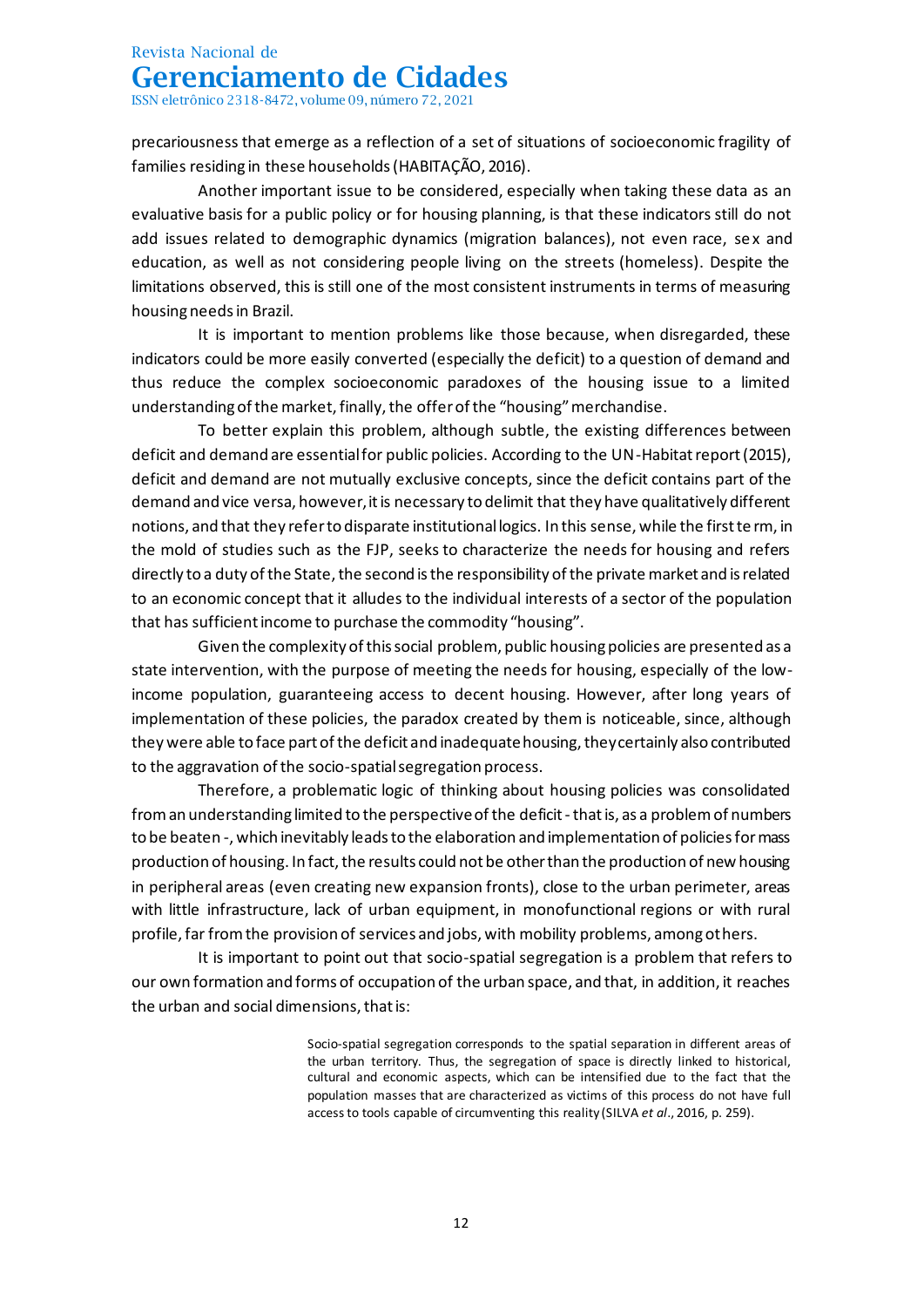Therefore, it is about analyzing how this relationship develops between the social interest housing policy, housing shortage and the process of socio-spatial segregation, as interdependent elements, taking as empirical object of study the municipality of Piracicaba (SP) in the interval of 2000 to 2020.

The choice of the chronological cut of the research was made for two reasons: the first, due to its contemporaneity, which allows us to examine the current framework of housing policies; the second because it allows the analysis and comparison of two institutional patterns of social housing policies, one before and one after the My house My Life Program (PMCMV). Thus, the chosen chronological cut portrays a transitional period of public housing policies in Brazil.

### **2 OBJECTIVES**

The aim of this study is to evaluate the relationship between public policies on social housing, the housing shortage and the process of socio-spatial segregation in the city of Piracicaba, a medium-sized city located in the interior of São Paulo, between the years 2000- 2020. In view of this, not only the socio-spatial aspects of housing production of social interest will be considered, but also its quantitative impacts on the housing deficit. It is intended to evaluate the characteristics and impacts resulting from this relationship, in its multiple dimensions.

#### **3 METHODOLOGY AND ANALYSIS METHOD**

The methodology adopted consists of a mixed quali-quantitative approach. In principle, this investigation is presented as a qualitative research - comprising the analysis of territorial dynamics shaped or intensified from the implementation of these housing policies, also evaluating how they contribute to the process of socio-spatial segregation -, to which quantitative methodological procedures will be added, with the purpose of numerically dimensioning the housing provision and assessing the relationship between provision and housing deficit.

The first stage of the investigation consisted of a bibliographical survey on the social problem of housing in Brazil, the conceptualization of the housing deficit and household inadequacy, as well as the importance of these indicators for public housing policies.

Next, data from primary and secondary sources of the object of study were collected, classified and systematized. The theoretical framework served as a foundation for the analysis of empirical data. The empirical survey of the research was carried out by collecting urban, demographic and socioeconomic data from primary sources, such as the Brazilian Institute of Geography and Statistics (IBGE), SEADE Foundation, among others, but also from collections of the Municipality of Piracicaba and other agencies publics related to housing and urban planning, such as: Piracicaba Municipal Housing Development Company (EMDHAP), Piracicaba Research and Planning Institute (IPPLAP), São Paulo Housing and Urban Development Company (CDHU) and Ministry of Development Regional (MDR). Therefore, an essential part of this research refers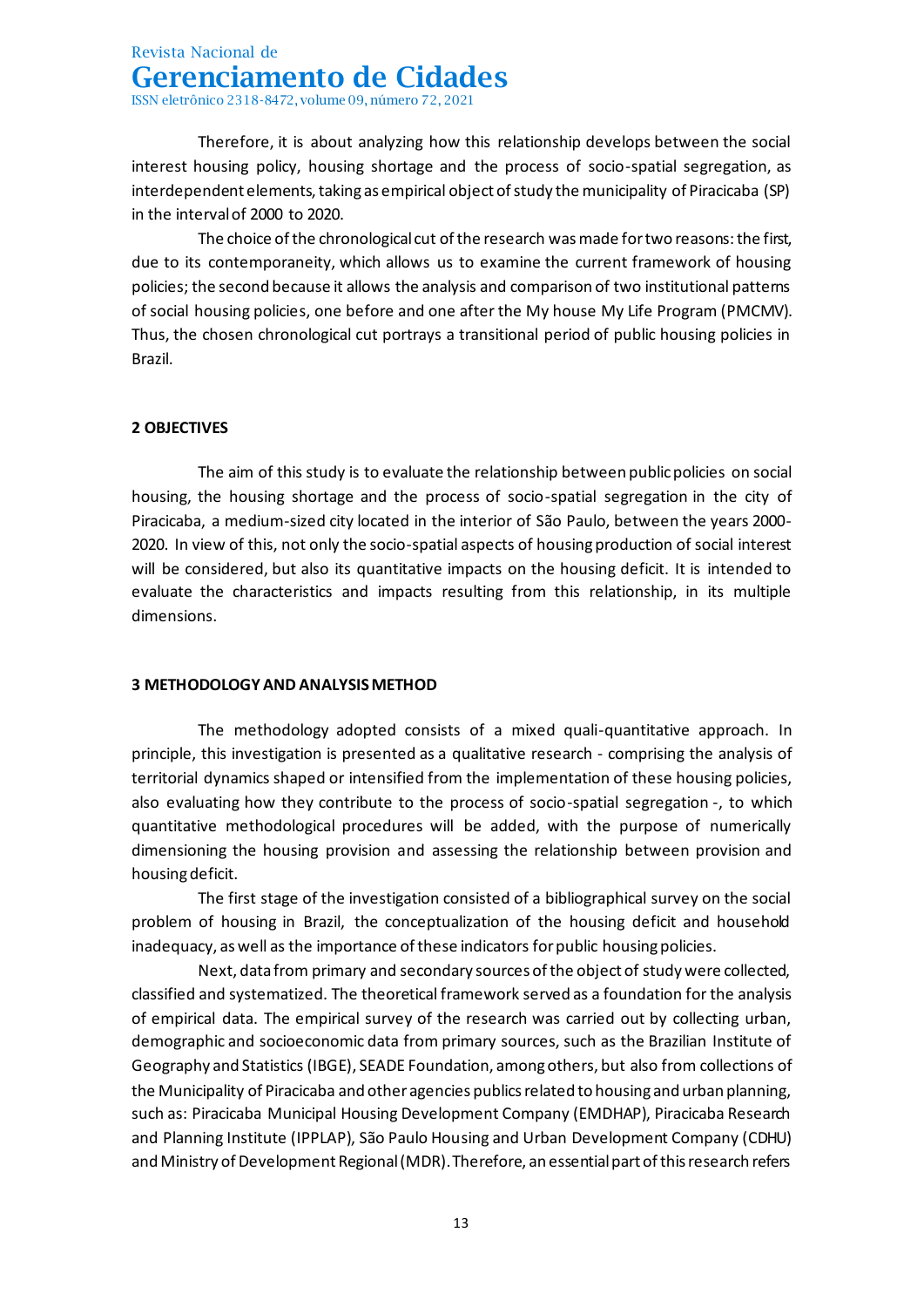to the survey and analysis of housing production resulting from these housing policies, evaluating its impacts on the socio-spatial segregation process, and its relationship with the housing deficit.

### **4 RESULTS**

Piracicaba is an important medium urban center in the interior of the state of São Paulo, which, classified as a level C regional capital, exerts a strong regional influence, being required for the development of a set of activities (IBGE, 2020). With a total population estimated in the year 2020 at 407,252 people, according to the latest IBGE Demographic Census of 2010, the total population of the municipality was 364,571 inhabitants - 356,743 living in urban areas and 7,828 in rural areas -, which is equivalent to a degree of urbanization of 97.85%. The municipality has a wide territorial extension of  $1,378.07$  km<sup>2</sup>, with 333.18 km<sup>2</sup> corresponding to the urban area (24% of the total) and 1,044.89 rural km², which represents 76% of the territorial extension (Map 1).

Located in a privileged location on the state road network, the municipality is accessed by Luiz of Queiroz Highway (SP-304), which in one of its sections crosses Bandeirantes Highway (SP-348) and finally flows into Anhanguera Highway (SP-330). This regional characteristic gave it dynamism in the flow of people, and also in the flow of goods due to its proximity to important urban and economic centers such as Campinas and São Paulo. In addition, the easy access to the Washington Luís Highway (SP-310), which crosses the interior of the state, allows connection with other important medium-sized cities in the center-west of São Paulo.

Given the region in which it is located, the municipality stands out as an important industrial and agricultural hub, with the predominance of the metal-mechanical segment, food, sugar and alcohol and agribusiness industries.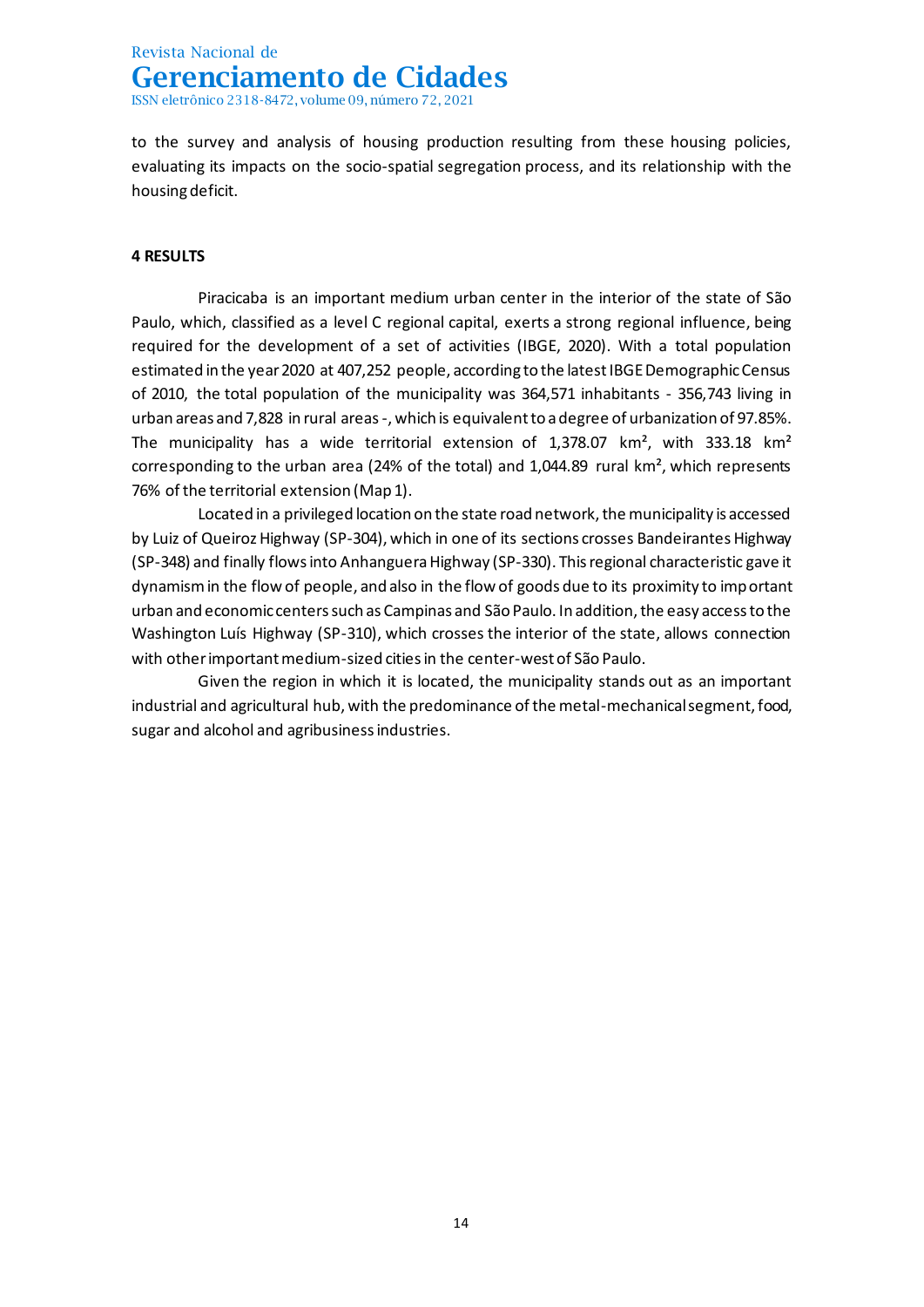ISSN eletrônico 2318-8472, volume 09, número 72, 2021

#### Mapa 1 – Localization of Piracicaba



Source: Own elaboration with IPPLAP data, 2020.

Social housing policies in Piracicaba date back to the 1960s, in the context of the military dictatorship, a period in which the undertakings of the Housing Companies (COHABs) – in the role of executing agents at the local level of the housing policies of the National Housing Bank (BNH) – played an important role both in housing provision and in the process of segregation and marginalization of low-income sectors. In the case of Piracicaba, in short, such projects started to occupy locations that were increasingly peripheral in relation to the consolidated urban grid.

In addition to the political-institutional issue, these policies were historically inserted in a period of intense demographic growth, strongly guided by the need to combat the housing deficit that was growing in Brazilian cities. In Piracicaba, between 1960-1970, the Geometric Annual Population Growth Rate (TGCA) reached 2.76% and continued to accelerate over the next few years; although the social problem of housing is not an exclusive reflection of urbanization, it certainly aggravates it. During this period, it is important to highlight that the city exerted a great attraction on internal migratory flows, for two main reasons: i) installation of large industrial plants; and ii) increase in the unskilled labor market, such as that of the sugaralcohol sector.

In this scenario, the housing sector was increasingly pressured due to the acceleration of demand for housing, which, in part, can be answered by the private market for a population group that had higher income. In the case of access to housing that took place irregularly – as in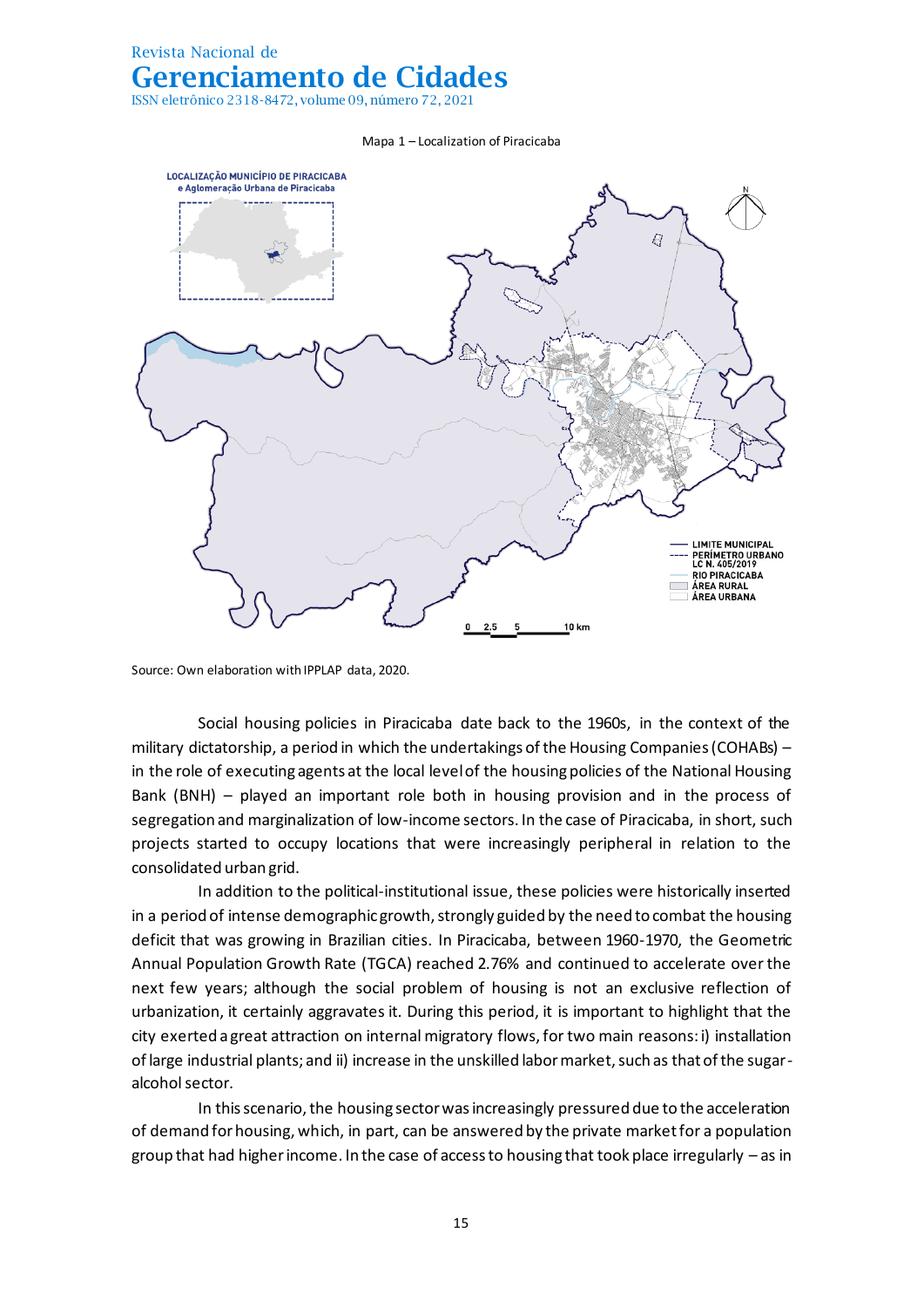ISSN eletrônico 2318-8472, volume 09, número 72, 2021

the cases of land occupations and slums – the offer had to be public through public housing policies.

Until 2000, 31 housing projects were approved, equivalent to the offer of 13,374 units. In fact, until this period 13.57% of the urban population of the municipality lived in these projects, totaling 43,064  $\mathsf{people}^2$ . In addition to COHAB-Bandeirante, the policies and actions of the São Paulo State Housing and Urban Development Company (CDHU) and, above all, the Piracicaba Municipal Housing Development Company (EMDHAP) – the agency that produced the most housing units stood out, although it was created in 1990. In addition, private participation in the housing sector was very low, being restricted to an isolated action in the second half of the last century, with an equally small production.

Over these years, the North 1 region has been consolidated as a pioneer in the implementation of housing projects, and which has historically been inserted in a vector of urban expansion that had been occurring independently of these policies. Then, the East region also registered a movement of reaffirmation of a new dispersed urbanization front, and is now being chosen to receive some of these projects. However, over the years, the West and South regions have also been gradually added to this vector of residential expansion of lower-income segments through these public policies. In both cases, these sets were inserted within the urban perimeter, in some cases even outside it, especially on the fringes or in areas of urban expansion.

In short, even considering the policies for the direct provision of housing until 2000, around 86.40% of all housing production in Piracicaba was produced only by different promoters of the public power. Thus, when analyzing the production of urban space from a social perspective, the decisive role played by the municipal, state and federal spheres of government is noted, as a co-responsible rather than neutral agent in the process of unequal production of urban space , even if with different motivations from private agents.

Going into the research, between the years 2000-2020, more than 30 housing projects were approved, totaling 10,389 new homes, with an estimated resident population of 33,453 people. In this scenario, it is estimated a total of approximately 76,517 people living in these clusters by the end of the analyzed period. Comparing the volume produced with the IBGE population projection (2020), around 18.79% of the entire population of the municipality lived in these housing projects at the end of this period.

Thus, considering the territorialization of housing production policies from 2000 to 2020, it is observed that the sectors that most concentrate the implementation of these housing projects were the same ones already formed from the second half of the last century, which continue to be used extensively to this day. In general, the provision of social interest housing in the period studied was based on the reproduction of the socio-spatial segregation of the previous cycle, which shows continuity. Therefore, it is not by chance that these same regions destined to housing projects also concentrate several irregular occupations/favelas existing in the city.

In the analyzed period, however, the performance of the real estate sector, mixed with housing policy, created new expansion fronts in the North 1 and West regions, so that, although these regions are not new in terms of the implementation of these projects, the portions now

<sup>&</sup>lt;sup>2</sup> In order to estimate the resident population in these housing developments, an average of 3.22 residents per permanent private home was considered, according to criteria adopted by the 2010 IBGE Demographic Census.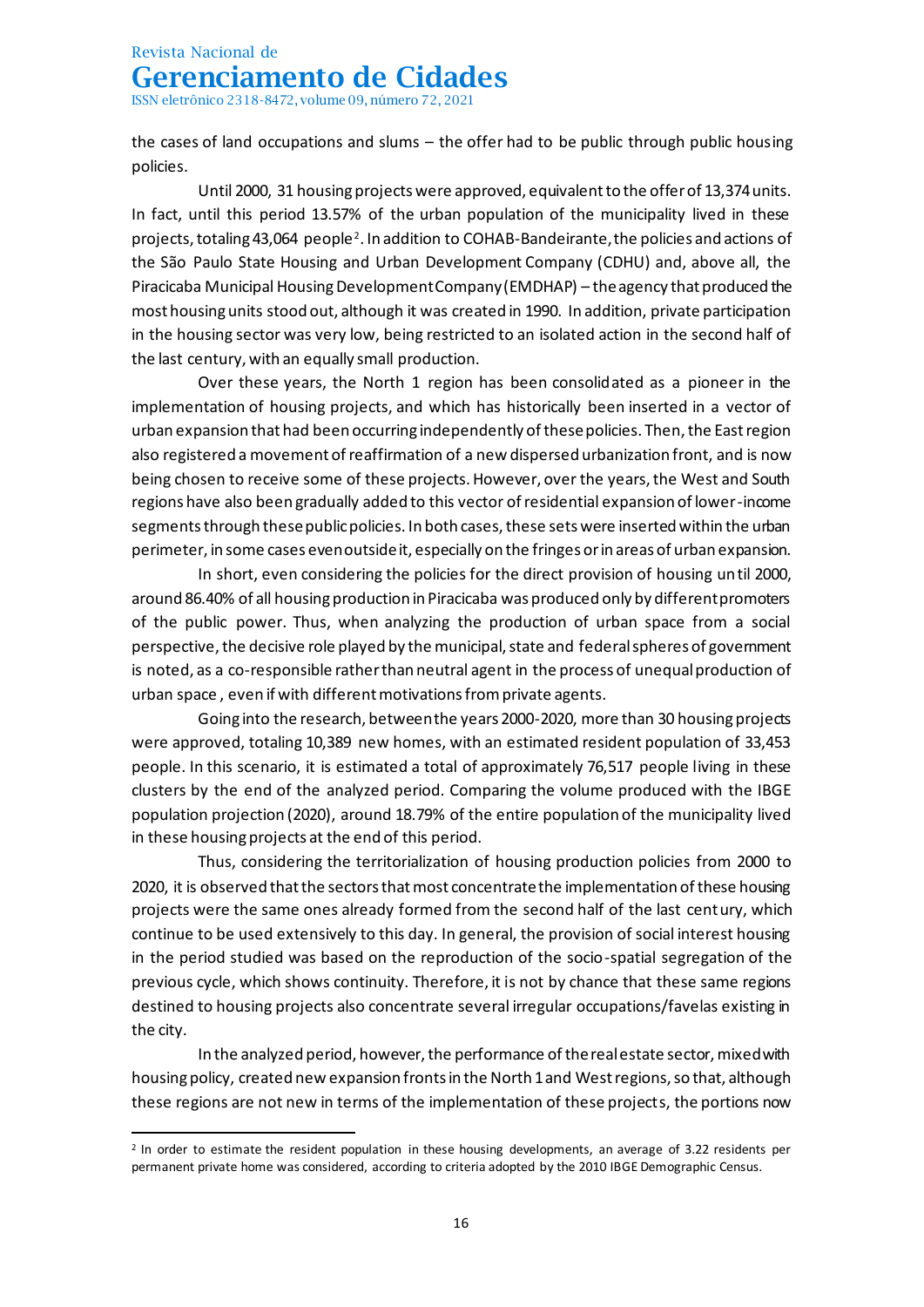chosen for the PMCMV housing complexes, they created new peripheries in distant areas, further fostering a close relationship with the urban perimeter, as well as the urban fabric. In the East region, the new clusters were inserted in remaining areas of open subdivisions, although still far from the consolidated central core. This demonstrates how socio-spatial segregation continues to guide urban development in Piracicaba (Map 2).





Source: Own elaboration with data from OTERO, 2016; SEMOB; MDR, 2021; PIRACICABA, 2021.

A similar dynamic occurred with the demarcation of Special Social Interest Zones (ZEIS) in 2019, inserted in the North 1, West and South regions. According to the Piracicaba Development Master Plan (Complementary Law No. 12 of 2019), three were created modalities of these zones: i) ZEIS 1: enterprises promoted by EMDHAP or other public bodies; ii) ZEIS 2: housing projects promoted by private initiative; and iii) ZEIS 3: enterprises promoted by private initiative in the form of land subdivision or overlapping houses (PIRACICABA, 2019).

However, despite the potential of this instrument, its demarcation occurred, for the most part, outside the consolidated urban grid and at the limit of the urban perimeter, with emphasis on an exacerbated concentration around the Geraldo de Barros Highway (SP-304), in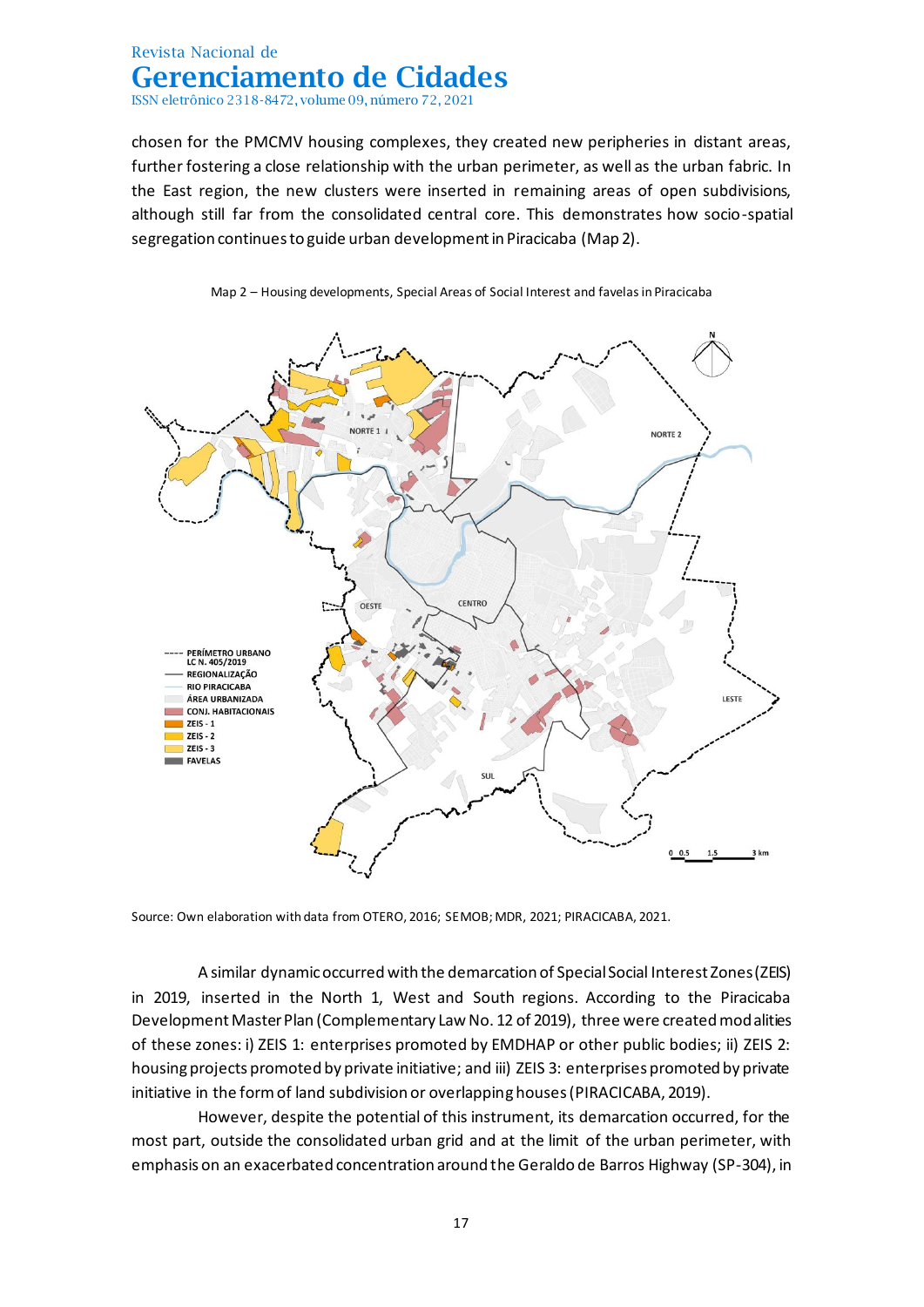ISSN eletrônico 2318-8472, volume 09, número 72, 2021

North Region 1. In addition, there is a predominance of ZEIS 2 and 3 in this same region, both in quantity and in territorial extension. This finding may indicate a trend for the coming years, in the sense of the municipality prioritizing the production of housing projects promoted by the private sector, especially in light of the most recent setback in federal public investments in social housing. It also indicates to which territories the government intends to allocate the implantation of new housing projects.

Despite its demographic dimension, even though Piracicaba was the city in its region that produced the most housing projects of social interest, it is still one of the cities with the highest slums, which until 2020 was approximately 72 irregular occupations (a growth of 71.43% in relation to the beginning of the 2000s, when there were around 42), according to IPPLAP data.

In 2000, the total housing deficit in the municipality was 7,276 households, of which 6,955 were located in the urban area, equivalent to 95.59%, and only 321 households in the rural area, 4.62% of the total. However, of the 6,955 households classified as urban deficit, 4,303 of them correspond to those with an income of up to 3 minimum wages, which represents a percentage of 61.87%. As for the inadequacy of households, in the period, total values were not available that would allow us to estimate it in the municipality.

To respond to the housing deficit between 2001 and 2010, the approved social interest housing production meant an increase of 4,549 new homes. Indeed, when comparing the deficit – which in 2000 was 4,303 households – with public policies for housing production, there is a balance of 105.75%. That is, at the end of this first period, only because of the action of the public authorities, there was a surplus of 246 households in relation to the accumulated liabilities due to replacement or increase in the stock of housing. However, even though this could indicate an advance by the municipality in relation to meeting the housing needs of lowerincome groups, it is necessary to consider that not all of this production was able to solve the problem in the municipality.

In 2010, the urban housing deficit had increased to 12,309 households (almost doubled). Of the total housing deficit, 54.82% (6,748 households) refer to those with an income of up to 3 minimum wages. This equates to a growth of 56.82% compared to 2000. These data, however, need to be weighed in light of the components added to the deficit and the change in the quantification methodologies of this indicator, such as, for example, the excessive burden with rent, which could even explain why the housing deficit produced this leap compared to the beginning of the 21st century.

In 2010, the number of inadequate urban households in Piracicaba was 4,482. However, it is observed that, as with the housing deficit, the components that made up the household inadequacy also underwent changes, considering that the land inadequacy was not calculated in this period, due to the lack of information for this from the data provided by the Demographic Census. By restricting this data to households with an income of up to 3 minimum wages, it appears that, of the total inadequacy, the equivalent of 2,061 households corresponded exclusively to those with an income of up to 3 minimum wages (approximately 45.98% of the total of households with some degree of inadequacy).

On the other hand, the housing policy in the years 2011 and 2020 resulted in the provision of 5,840 new homes, whose production corresponded to 84.54% of the estimated housing deficit for this most needy population. Compared to the previous decade, therefore,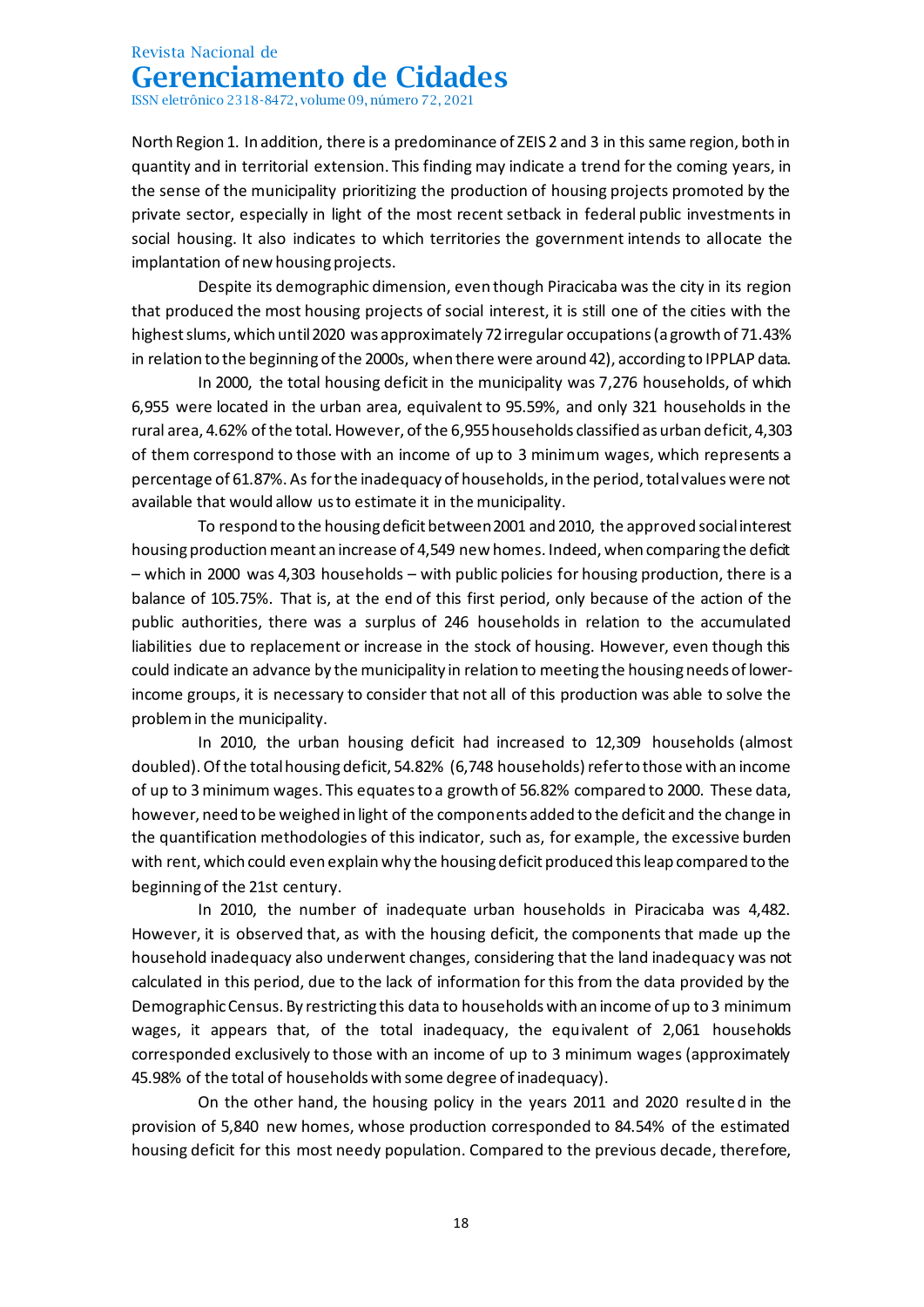ISSN eletrônico 2318-8472, volume 09, número 72, 2021

this represented a decline in meeting the accumulated needs for housing, given that, despite different political and economic conditions, in 2000, the balance between deficit and production was greater than 100%. Nevertheless, the housing production verified in this period continued to be carried out in increasingly peripheral areas.

And even if this production remained below the needs for replacement or increase in the population's housing stock of up to 3 minimum wages, and that it has little to do with the inadequacy of households, it is important to highlight that the last two decades were the periods of greater housing production in the context of a public housing policy, although not all of this production can be classified as being of social interest.

The provision of new housing for the lower-income strata had already been declining since the 2000s, even though between 2011 and 2020 this production had been recovering at the expense of a conversion of the target population through lower production in range 1 and higher in range 1.5, whose income is a little higher (Graph 1). However, what is most striking is the fact that the same graph indicates in dashed the trajectory of production aimed at the middle and high-income strata (ranges 2 and 3) of the PMCMV, by which we can observe that little by little this was the sector that started to be prioritized at the local level by the housing policy, especially by the real estate market, which played the role of the main executing agent of this policy, regardless of the income bracket.

It is widely known that the institutional framework of the PMCMV grants great autonomy to the action of private entrepreneurs. Although in the case of Strip 1 the needs for housing are indicated by the local government, in the operations of Strips 2 and 3, financing is granted by CEF and the construction companies act as authentic developers, assuming the sale of the units produced.





Source: Own elaboration with data from OTERO, 2016; SEMOB; MDR, 2021.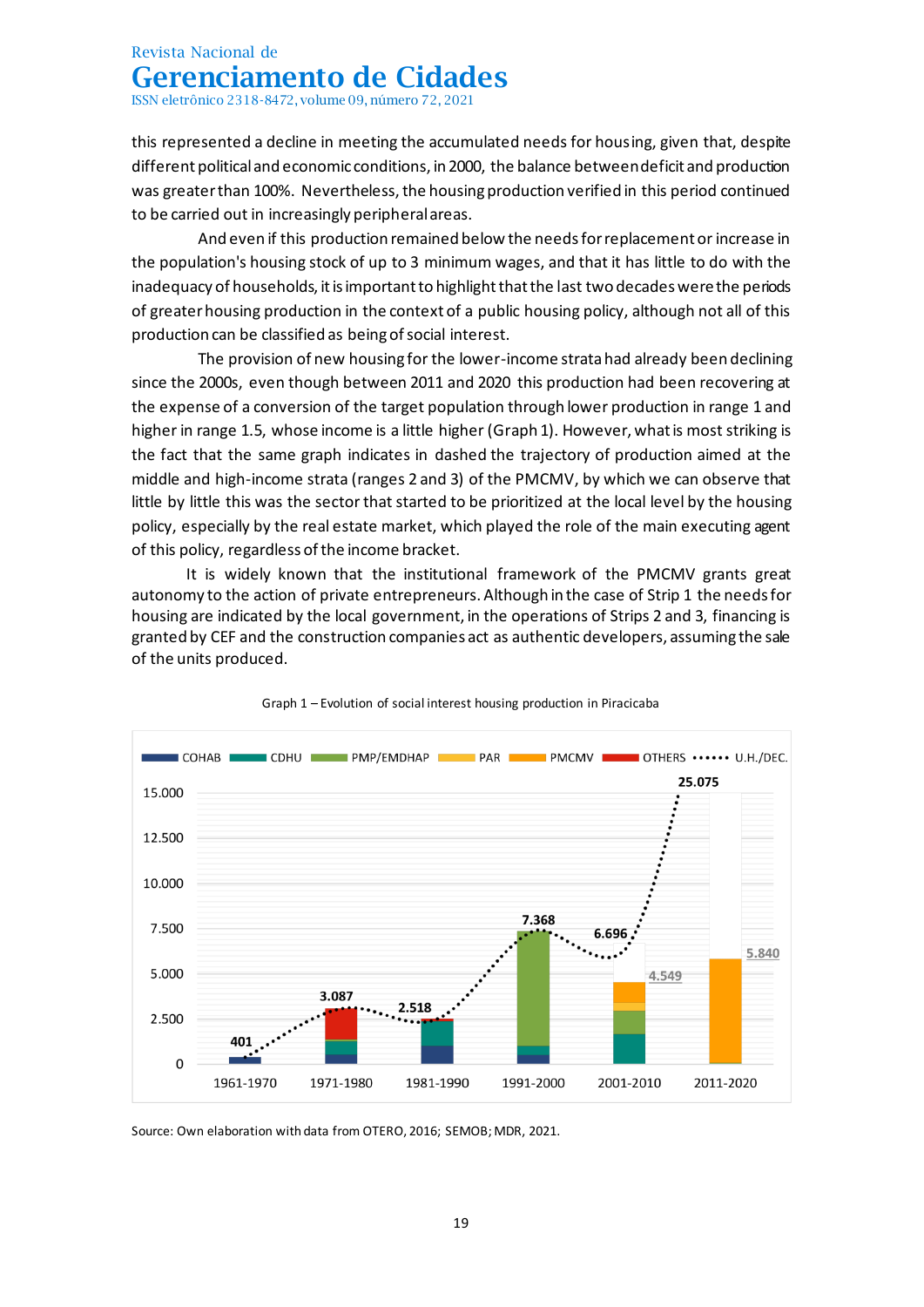ISSN eletrônico 2318-8472, volume 09, número 72, 2021

In these terms, if by 2010 the total urban housing deficit in Piracicaba was 12,309 households, of which just over half referred to urban households with an income of up to 3 MW, over the last decade approximately 19,235 new housing units only by the PMCMV for the population with greater purchasing power. Adding it all up, we would have around 25,075 housing units delivered or under construction throughout the municipality, with notable hegemony of the PMCMV. It is surprising, however, that all this production has meant a surplus of 203% of all quantitative needs measured by João Pinheiro Foundation for 2010.

In terms of way of speculation, this amount would be enough to meet the entire housing deficit and inadequate housing in the city, and there would still be 8,284 houses left. However, what we see is that the housing problem still persists, as well as the slums.

However, only 35% of the housing units produced over the last decade were destined for the low-income population. In other words, for the segments that account for more than half of the housing deficit, 5,840 homes were produced, which is not an insignificant number, however, it must be considered that this large volume of housing production did not have the real intention of meeting the public that should be prioritized: many of these units were contracted for Bands 1.5, since 2014 no new housing projects have been contracted for Band 1. Indeed, this production did not address the problem of social housing at its root, and it only reinforced the situation of socio-spatial and residential segregation.

In income groups above 3 minimum wages, whose deficit measured in 2010 was 5,561 households (45.18% of the total urban deficit), housing production exceeded the demand of these segments by 146%. In this case, it would be appropriate to use this expression (deficit), as it is precisely these segments that can be served by the private market. In view of this, the My House My Life Program no longer behaved only as a housing policy, but as an important lever in the dynamics of local real estate production, having little relationship with the needs for housing, although it usually uses it as a discourse to support its actions (OTERO; DAMASCENO, 2019).

With regard to housing production, the last two decades have entered into one of the periods of greatest production aimed at the lowest-income strata, although they have not quantitatively surpassed the 1990s. Since then, the trajectory of the housing supply curve has made a 'U' trajectory, that is, the number of homes fell between 2001 and 2010, though, it rose again in the last decade, especially due to the broader role of the PMCMV. However, if we were also to evaluate the units produced for other income groups by the same program, we would see that there was a housing (over)production, which can hardly be explained from the criterion of housing deficit, much less the inadequacy of households, as they serve, primarily to the interests of the real estate market, with direct effects on the production and occupation of urban space.

#### **5 FINAL CONSIDERATIONS**

Among the various social problems that arose or intensified in Brazil's urbanization trajectory, as a result of the processes of modernization and late industrialization, under the aegis of dependent capitalism in underdeveloped countries, the social problem of housing is the one that concentrates one of the biggest gaps in the field of development.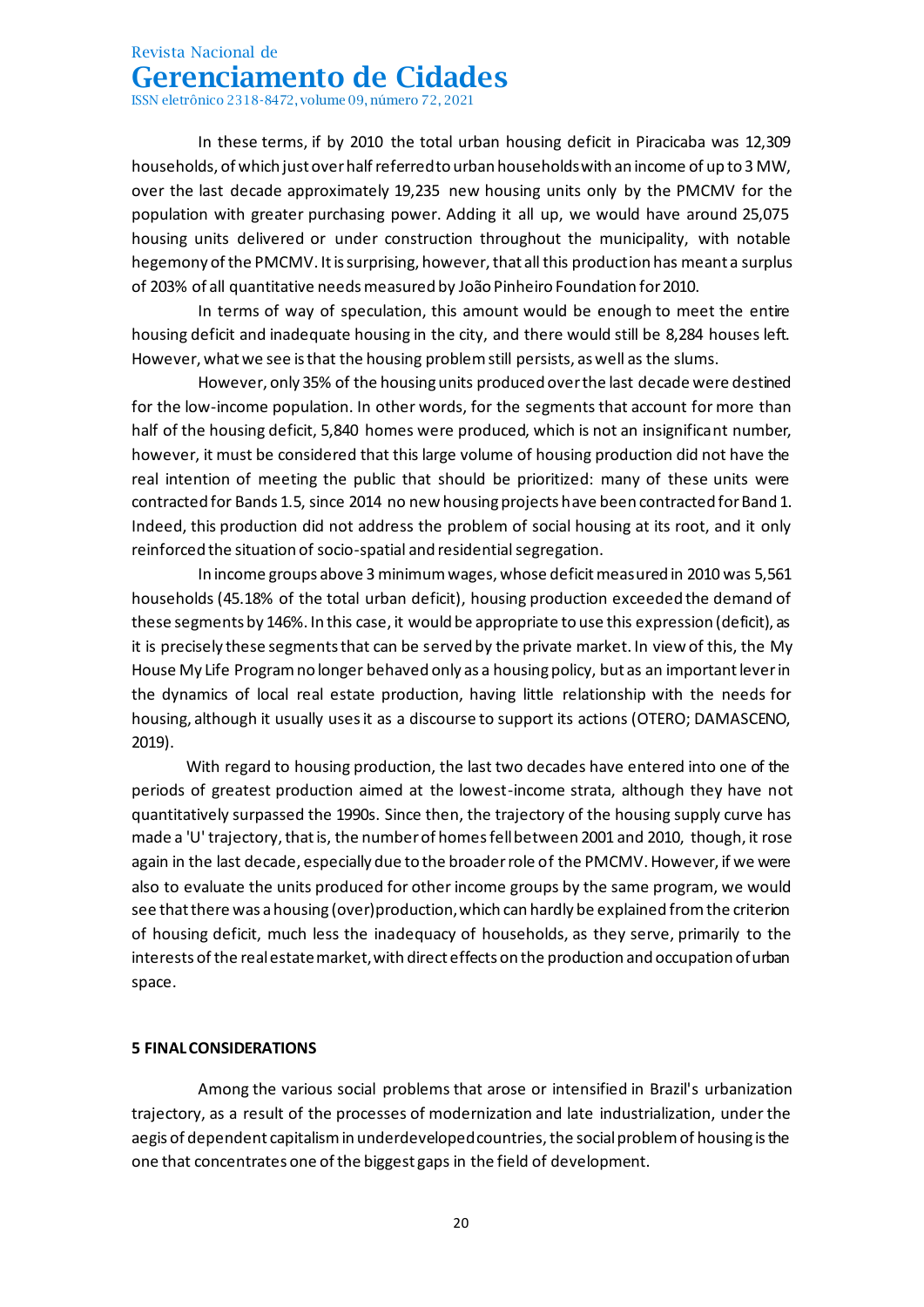ISSN eletrônico 2318-8472, volume 09, número 72, 2021

Historically, the combination of these processes has produced urban problems that are still felt today, with very similar characteristics in cities of different scales: slums and urbanhousing precariousness; ambiental degradation; mobility based on automobiles and insufficient or poor quality public transport; socio-spatial and residential segregation; insufficiency and precariousness of services, public equipment and infrastructure.

Therefore, it would not be a mistake to state that urban and housing precariousness and the process of socio-spatial segregation are striking features of Brazilian society. As urbanization intensified, driven by industrialization, the contradictions between economic growth and the impoverishment of a significant portion of the population, notably in the lowerincome sectors, became clearer. This process took place as a function of the capitalist logic of accumulation incorporated into the Brazilian urban development model, which had a decisive impact on the unequal production and occupation of space in cities of different demographic scales and urban configurations.

In general, the strategy adopted by the State to face the social problem of housing in Brazil – most of the time reduced to a question of housing deficit (quantitative dimension) – was guided, especially, by the adoption of a hegemonic based pattern. In the financing, construction and sale of new housing units. This paradigm proved to be inefficient in solving this problem, since, over the years, what should be recognized as a deficit and inadequacy of households has only been growing rapidly, with increasingly higher numbers and an increasingly distant perspective of solving, both quantitatively and qualitatively.

The housing policy implemented over the last two decades (2000 to 2020) did not escape this rule, visibly marked by the leading role of the private sector, which only sought to "ensure the expansion of gains in housing production for this segment, showing the articulation of three fundamental strategies: standardization of construction, generation of economies of scale and search for cheap land" (RUFINO *et al*., 2015, p. 103).

All the components mentioned above were common and are likely to be identified in the city of Piracicaba. Thus, in general, patterns common to these processes are observed, which produced very similar results regarding the production of segregated and discontinuous spaces, in which public policies for social housing have become a central element of this dynamic, as well as in the consolidation of old fringes and in the conformation of new urban peripheries.

Piracicaba is part of one of the main regions of the interior of São Paulo in terms of socioeconomic development, having experienced a remarkable production of new homes within the My House My Life Program, at very expressive quantitative levels. However, this significant volume of housing production and its determinations "cannot be explained either from the point of view of the housing deficit, nor the demand for new homes" (OTERO; DAMASCENO, 2019, p.1), but from the perspectives of obtaining profits, interest and income from the land provided by it, after all, this production was facilitated by the vast land stock existing in the city, including the possibilities of using residual peripheral areas.

In spite of the demographic and economic dynamics that directly influence the indicators of deficit and household inadequacy, the large volume of housing production has not been able to significantly impact the quantitative and qualitative issue of housing needs, as it continues to grow. Despite this, the housing deficit remains a central theme in the housing policy discourse, even justifying these direct housing provision policies, although in the last two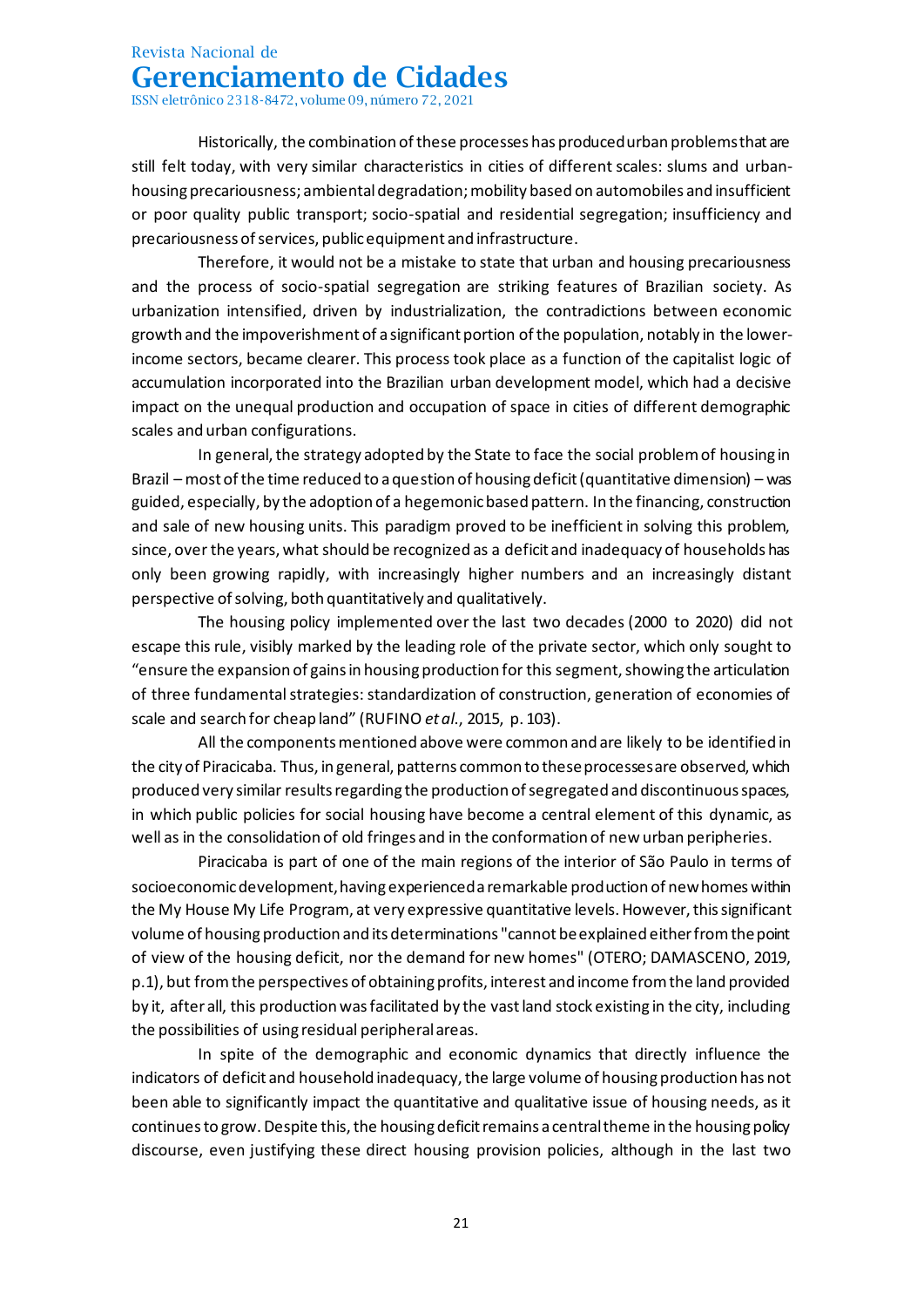ISSN eletrônico 2318-8472, volume 09, número 72, 2021

decades it has gradually deviated from truly answering it, as well as the inadequacy of households, as it requires alternative policies.

In fact, even though part of the shortage for housing has been faced, to a large extent these policies have been dictated and conditioned by the private segments of the real estate sector and, thus, the affinity between them has been shown to be much more a relationship of economic interests than properly a relationship of social orientation, which takes place with the consent of the government. In these terms, from a territorial perspective, it is observed that socio-spatial and residential segregation has intensified through these public housing policies, extending the urban fabric horizontally and creating new peripheries, mostly occupied by lowerincome strata.

Although these social interest housing projects are not the only ones responsible for the stratification process of the urban space, it is mainly through their implementation – through the State's actions, therefore – that the most vulnerable segments are repeatedly separated territorially and socially.

### **6 BIBLIOGRAPHICAL REFERENCES**

ENGELS, F. **Sobre a questão da habitação**. 1. ed. São Paulo: Boitempo Editorial, 2015.

FERREIRA, J. S. W. Globalização e urbanização subdesenvolvida. **Revista São Paulo em Perspectiva,** São Paulo, v. 14, n. 4, out./dez. 2000. p. 10-20.

Fundação João Pinheiro – FJP. **Déficit Habitacional no Brasil 2015.** Fundação João Pinheiro, Diretoria de Estatística e Informações. Belo Horizonte, p. 78. 2018. Disponível em: [<http://www.bibliotecadigital.mg.gov.br/consulta/ver](http://www.bibliotecadigital.mg.gov.br/consulta/verDocumento.php?iCodigo=76871&codUsuario=0) [Documento.php?iCodigo=76871&codUsuario=0>](http://www.bibliotecadigital.mg.gov.br/consulta/verDocumento.php?iCodigo=76871&codUsuario=0). Acesso em: 10 mar. 2021.

HABITAÇÃO. **Plano Municipal de Habitação de São Paulo.** Secretaria Municipal de Habitação - Prefeitura de São Paulo. São Paulo, p. 105. 2016. Disponível em: <https://gestaourbana.prefeitura.sp.gov.br/wp-content/uploads /2014/08/20161221\_PMH\_PL\_bxa.pdf >. Acesso em: 10 mar. 2021.

Instituto Brasileiro de Geografia e Estatísticas – IBGE. **Regiões de influência das cidades:** 2018. IBGE - Instituto Brasileiro de Geografia e Estatística, Coordenação de Geografia. Rio de Janeiro, p. 192. 2020. Disponível em: <https://biblioteca.ibge.gov.br/index.php/biblioteca-catalogo?view=detalhes&id=2101728>. Acesso em: 15 mar. 2021.

Instituto de Pesquisas e Planejamento de Piracicaba – IPPLAP. **Mapas –** documentos disponíveis para download. Disponível em: <https://ipplap.com.br/site/mapas/>. Acesso em: 20 mar. 2021.

MARICATO, E. **Habitação e cidade**. 7. ed. São Paulo: Atual, 2004.

MARICATO, E. **O impasse da política urbana no Brasil.** 2. ed. Petrópolis: Vozes, 2012.

Ministério do Desenvolvimento Regional – MDR. **Requerimento:** dados do Programa Minha Casa, Minha Vida – município de Piracicaba. Secretaria Nacional de Habitação-Governo Federal, 2021.

ONU-HABITAT. **Déficit habitacional en América Latina y el Caribe:** una herramienta para el diagnóstico y el desarrollo de políticas efectivas en vivienda y hábitat. Programa de las Naciones Unidas para los Asentamientos Humanos (ONU-Habitat). Buenos Aires, p. 67. 2015. Disponível em: <https://unhabitat.org/sites/default/files/download-managerfiles/D%C3%A9ficit%20habitacional.pdf>. Acesso em: 27 mar. 2021.

OTERO, E. V. **Reestruturação Urbana em Cidades Médias Paulistas:** a cidade como negócio. 343 f. Tese (Doutorado em Arquitetura e Urbanismo). Faculdade de Arquitetura e Urbanismo, Universidade de São Paulo. São Paulo, p. 324. 2016.